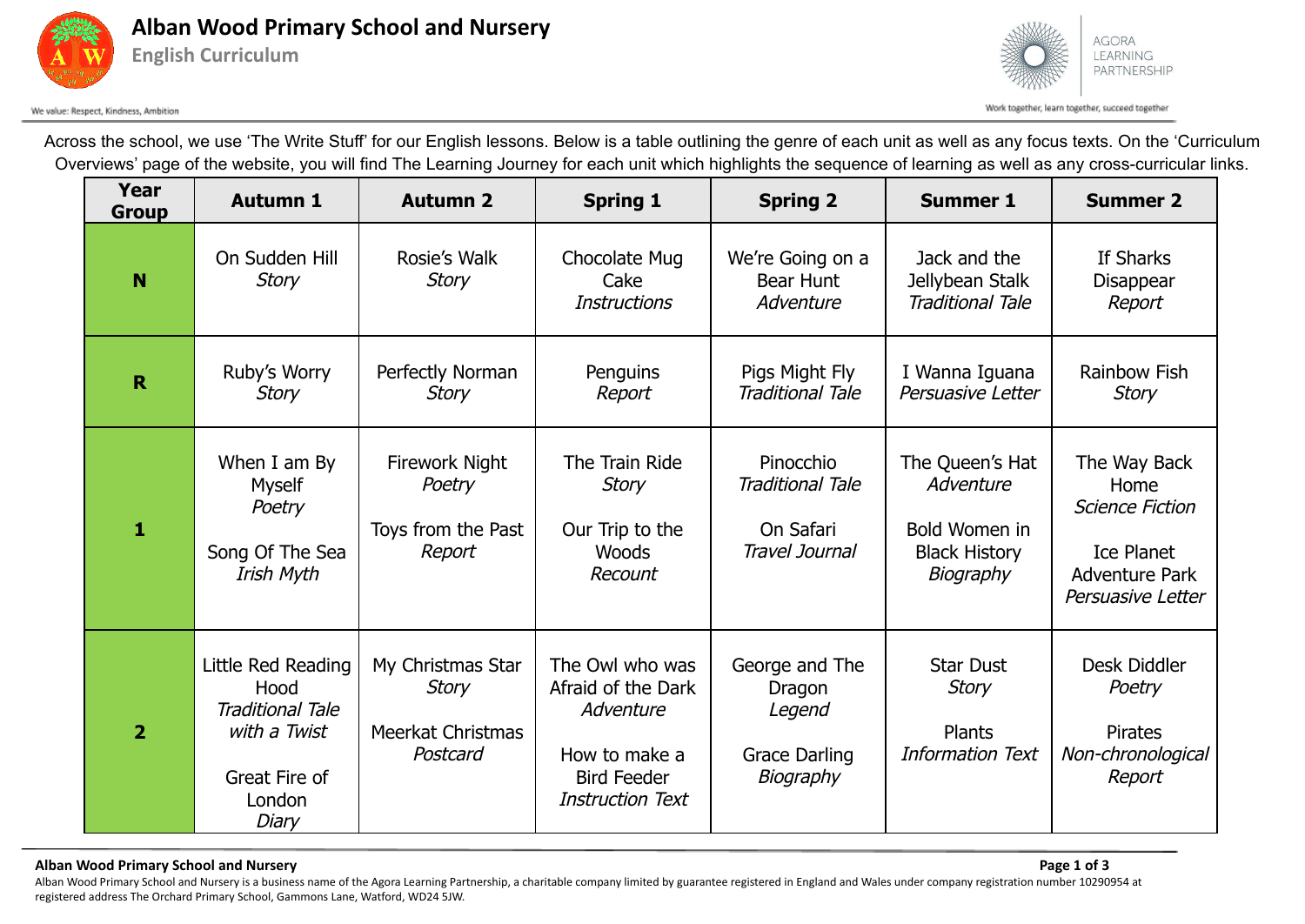

**Alban Wood Primary School and Nursery English Curriculum**

We value: Respect, Kindness, Ambition



Work together, learn together, succeed together

| 3 | Flood<br>Tragedy<br>Autumn is Here<br>Poetry                                              | Stone Age Boy<br><b>Story</b><br>Skara Brae<br><b>Holiday Brochure</b> | The Incredible<br><b>Book Eating Boy</b><br>Comedy<br>Street Beneath my<br><b>Street</b><br>Explanation      | I asked the little<br>boy who couldn't<br>see<br>Poetry<br>Earthquakes<br>Non-chronological<br>Report | Wolves in the<br>Walls<br>Suspense<br>My Strong Mind<br><b>Instruction</b>               | The Magic<br>Paintbrush<br><b>Traditional Tale</b><br>The Journal of<br>Illiona – A Young<br>Slave<br>Diary  |
|---|-------------------------------------------------------------------------------------------|------------------------------------------------------------------------|--------------------------------------------------------------------------------------------------------------|-------------------------------------------------------------------------------------------------------|------------------------------------------------------------------------------------------|--------------------------------------------------------------------------------------------------------------|
| 4 | The Plague<br><b>Playscripts</b><br>Once Upon a<br>Raindrop<br>Script for factual<br>tour | The BFG<br>Adventure<br><b>Gut Garden</b><br>Explanation               | The Lost Thing<br>Fantasy<br><b>Wizards of Once</b><br>Newspaper Report                                      | The Great<br>Chocoplot<br><b>Mystery</b><br>Secrets of a Sun<br>King<br>Diary                         | Journey<br>Adventure<br>Inviting an Author<br>into School<br>Persuasive<br>Writing       | The River<br>Poetry<br>Should we feed<br>animals at<br><b>National Parks?</b><br><b>Balanced</b><br>Argument |
| 5 | Cosmic<br>Science-Fiction<br>Refugees<br>Speech                                           | One Small Step<br>Adventure<br><b>Mars Transmission</b><br>Journal     | The Fantastic<br>Flying Books of Mr<br><b>Morris Lessmore</b><br>Fantasy<br><b>Kick</b><br>Persuasive Letter | The Nowhere<br>Emporium<br><b>Mystery</b><br>Scott of the<br>Antarctic<br>Diary                       | The Highwayman<br>Narrative Poetry<br>Emperor<br>Penguins<br>Non-chronological<br>Report | The Explorer<br>Adventure<br>David<br>Attenborough<br>Biography                                              |